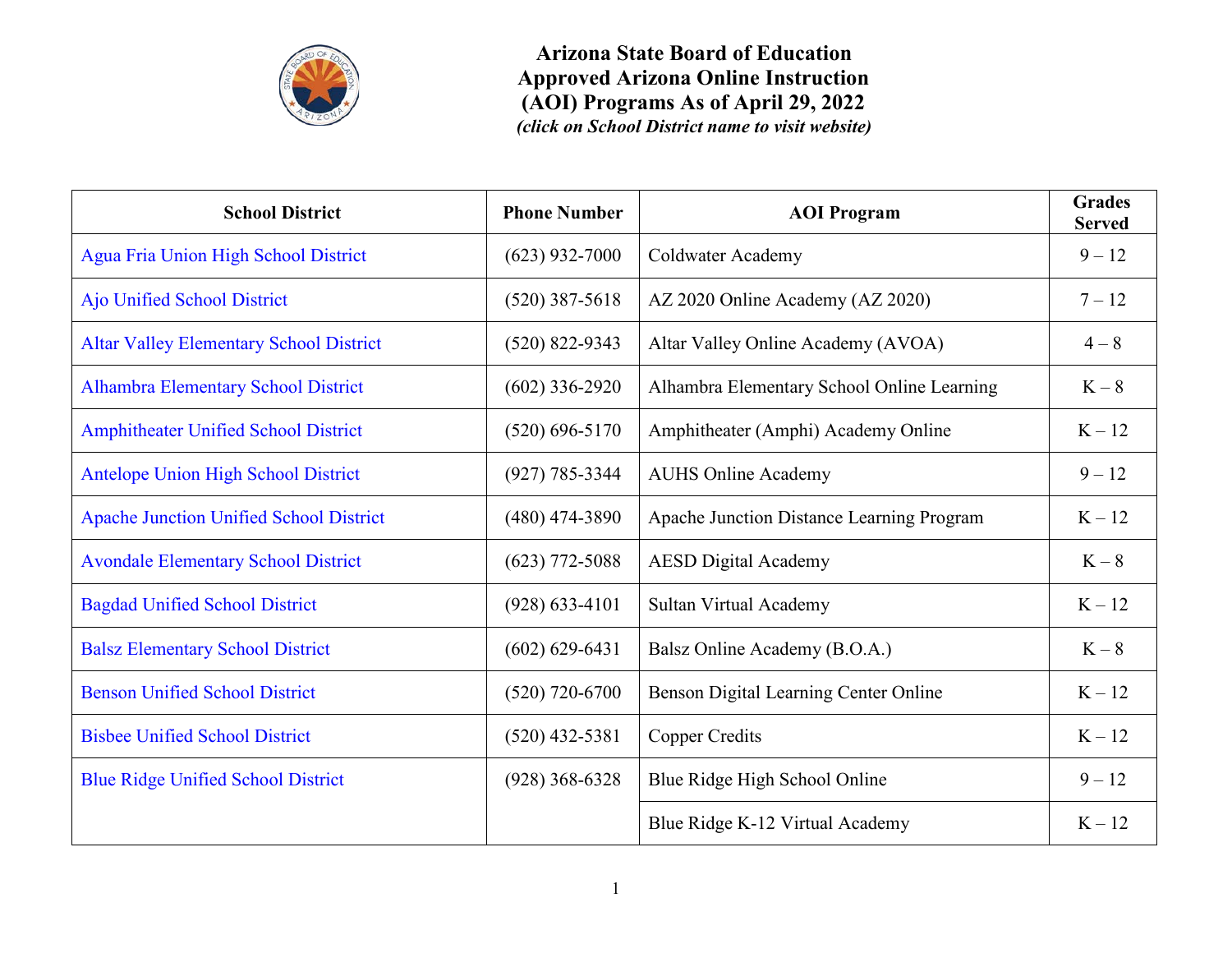

| $(520)$ 847-2545   | Bowie Unified School District AOI Program     | $9 - 12$ |
|--------------------|-----------------------------------------------|----------|
| $(623)$ 925-3400   | <b>BESD Virtual (BESD-V)</b>                  | $K-8$    |
| $(623)$ 386-9701   | <b>BUHSD</b> Institute of Online Learning     | $9 - 12$ |
| $(928) 853 - 4703$ | <b>CAVIAT</b>                                 | $7 - 12$ |
| $(928) 567 - 8000$ | Camp Verde Online                             | $6 - 12$ |
| $(623) 691 - 4066$ | Cartwright Virtual Academy                    | $K-8$    |
| $(520) 836 - 2111$ | <b>CGESD Online Learning Academy</b>          | $K-8$    |
| $(520)$ 316-3360   | Casa Grande Union High School District Online | $9 - 12$ |
| $(480)$ 575-2000   | Cave Creek Academy of Excellence              | $K - 12$ |
| $(480)$ 812-7000   | <b>Chandler Online Academy</b>                | $K - 12$ |
| $(928) 674 - 9742$ | Hozho Online Academy                          | $K-12$   |
| $(928) 636 - 2458$ | Arizona iAcademy                              | $6 - 12$ |
| $(928) 634 - 5035$ | Clarkdale-Jerome Online Learning Academy      | $K-8$    |
| $(928) 526 - 5570$ | <b>CCASD</b> Online Instruction               | $9 - 12$ |
| $(928) 875 - 9030$ | El Cap Online                                 | $K-12$   |
| $(928) 768 - 1665$ | <b>CRUHSD</b> Online                          | $9 - 12$ |
|                    |                                               |          |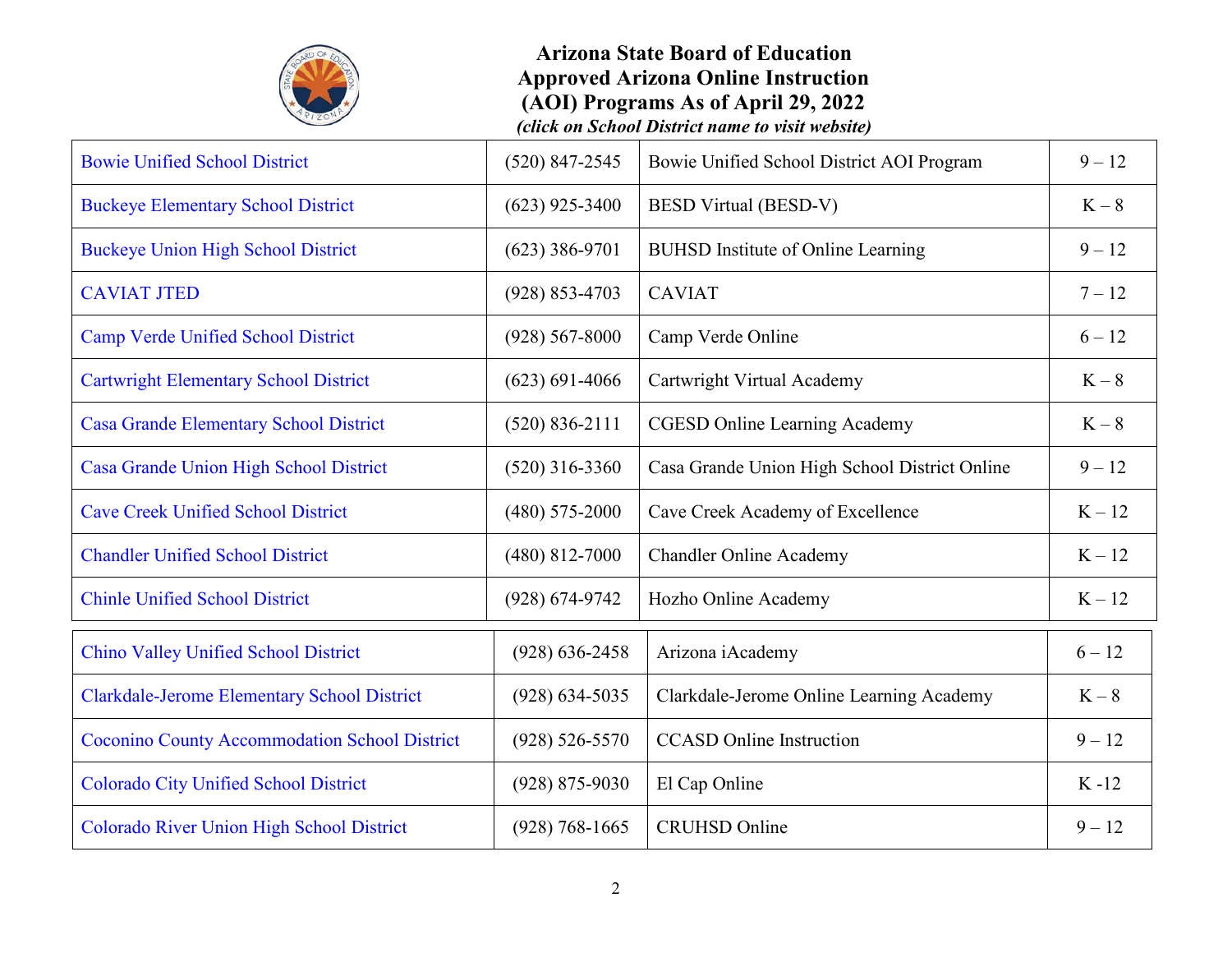

| <b>Continental Elementary School District</b> | $(520) 625 - 4581$                       | Continental On-Line Learning Technology School<br>$-COLTS$ (K-8) | $K-8$             |
|-----------------------------------------------|------------------------------------------|------------------------------------------------------------------|-------------------|
| <b>Coolidge Unified School District</b>       | $(520)$ 723-2040                         | Coolidge Virtual Academy                                         | $K - 12$          |
| <b>Cottonwood Oak Creek School District</b>   | $(928) 634 - 2191$                       | Verde Tech                                                       | $K - 12$          |
| <b>Cottonwood Oak Creek School District</b>   | $(480)$ 231-6748                         | Arizona International School<br>Arizona Global School            | $K - 12$<br>$K-9$ |
| <b>Crane Elementary School District</b>       | $(928)$ 373-3400                         | Crane iLearning Academy                                          | $K-8$             |
| <b>Creighton Elementary School District</b>   | $(602)$ 381-6000                         | Creighton Virtual Academy                                        | $K-8$             |
| Deer Valley Unified School District           | $(623)$ 445-5000                         | Deer Valley Online Learning Program                              | $K - 12$          |
| Douglas Unified School District               | $(520)$ 364-2447                         | <b>DUSD Online Academy</b>                                       | $9 - 12$          |
| <b>Dysart Unified School District</b>         | $(623)$ 876-7000                         | iSchool@Dysart.org                                               | $K - 12$          |
| <b>Flagstaff Unified School District</b>      | $(928) 527 - 6193$<br>$(928) 527 - 6020$ | Northern Arizona Distance Learning Program                       | $5 - 12$          |
| <b>Florence Unified School District</b>       | $(520) 866 - 3500$                       | Florence Virtual Academy                                         | $K - 12$          |
| Flowing Wells Unified School District         | $(520) 696 - 8905$                       | Flowing Wells Digital Campus                                     | $K - 12$          |
| <b>Fountain Hills Unified School District</b> | $(480)$ 664-5000                         | Fountain Hills Virtual Academy                                   | $K - 12$          |
| <b>Fowler Elementary School District</b>      | $(623)$ 707-4500                         | Fowler Elementary School District Virtual<br>Academy             | $2 - 8$           |
| <b>Gilbert Public Schools</b>                 | $(480)$ 497-3300                         | Gilbert Global Academy                                           | $K - 12$          |
| <b>Glendale Union High School District</b>    | $(623)$ 435-6000                         | Glendale Union Online                                            | $9 - 12$          |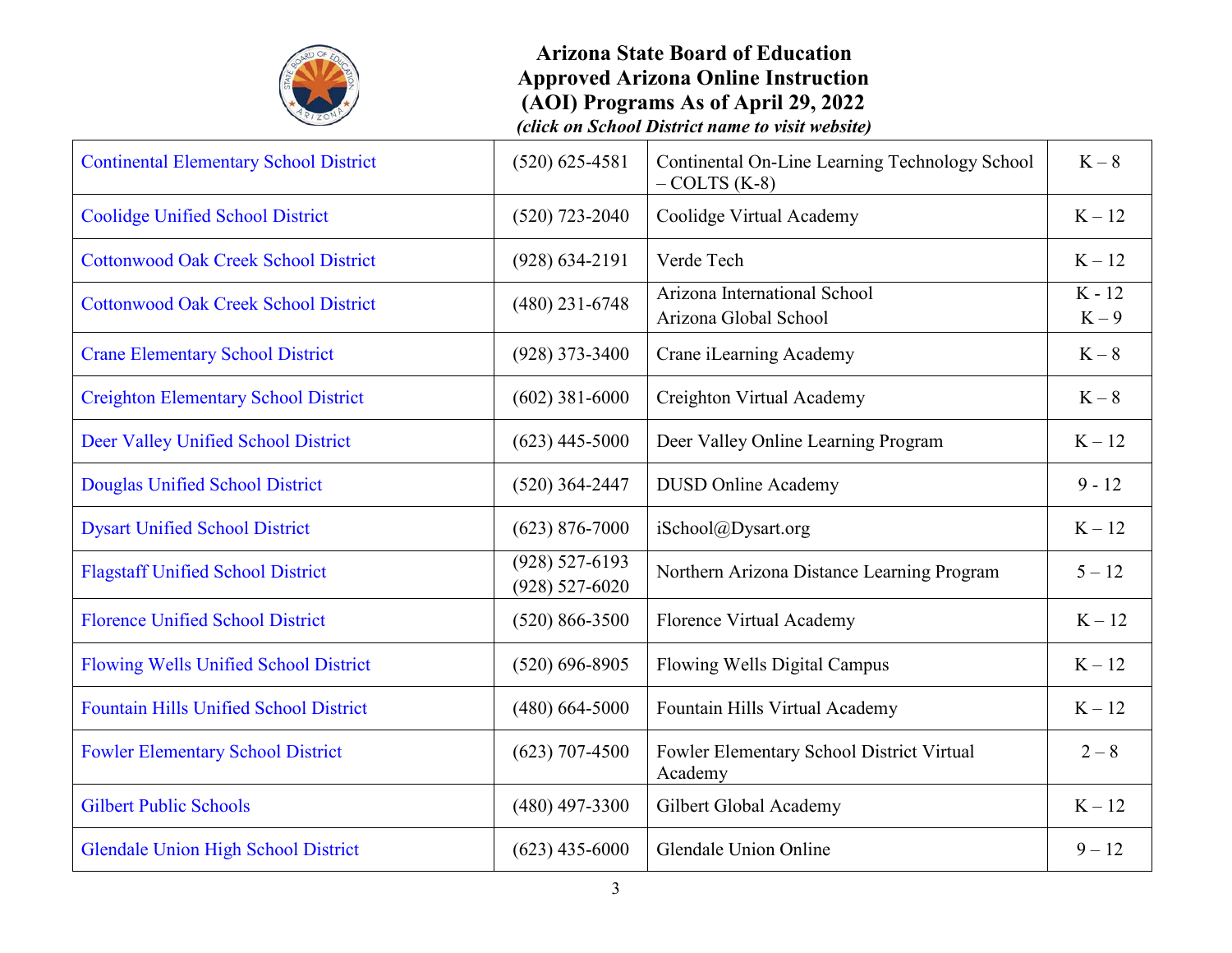

| <b>Glendale Elementary School District</b>  | $(623)$ 237-7100   | Glendale Elementary Online (G.E.O.) Learning                       | $K-8$    |
|---------------------------------------------|--------------------|--------------------------------------------------------------------|----------|
| <b>Globe Unified School District</b>        | $(816)$ 382-4840   | Tiger Knowledge Online (TKO)                                       | $K - 12$ |
| <b>Grand Canyon Unified School District</b> | $(928) 638 - 2461$ | Grand Canyon Schools Distance Learning Program                     | $K-12$   |
| <b>Higley Unified School District</b>       | $(480)$ 279-7000   | <b>Higley Virtual Academy</b>                                      | $K-12$   |
| Humboldt Unified School District            | $(928)$ 759-4000   | Bradshaw Mountain Online Academy                                   | $K - 12$ |
| <b>Isaac Elementary School District</b>     | $(602)$ 455-6700   | Isaac Online Prep Academy                                          | $K-8$    |
| J.O. Combs Unified School District          | (480) 987-5300     | Combs Online School for Success                                    | $K - 12$ |
| <b>Kingman Unified School District</b>      | $(928) 753 - 2323$ | Kingman Online Learning Academy (KOLA)<br><b>Elementary School</b> | $K-5$    |
|                                             |                    | Kingman Online Learning Academy (KOLA)<br>Middle School            | $6 - 8$  |
|                                             |                    | Kingman Online Learning Academy (KOLA)<br>High School              | $9 - 12$ |
| <b>Kyrene Elementary School District</b>    | (480) 541 1000     | Kyrene Digital Academy                                             | $K-8$    |
| <b>Lake Havasu Unified School District</b>  | $(928) 505 - 6005$ | HavasuOnline                                                       | $7 - 12$ |
| <b>Laveen Elementary School District</b>    | $(602)$ 237-9700   | Laveen Online Academy                                              | $K-8$    |
| <b>Liberty Elementary School District</b>   | $(623)$ 474-6600   | Liberty Online School                                              | $K-8$    |
| <b>Littlefield Unified School District</b>  | $(928)$ 347-5252   | Beaver Dam High School Online                                      | $7 - 12$ |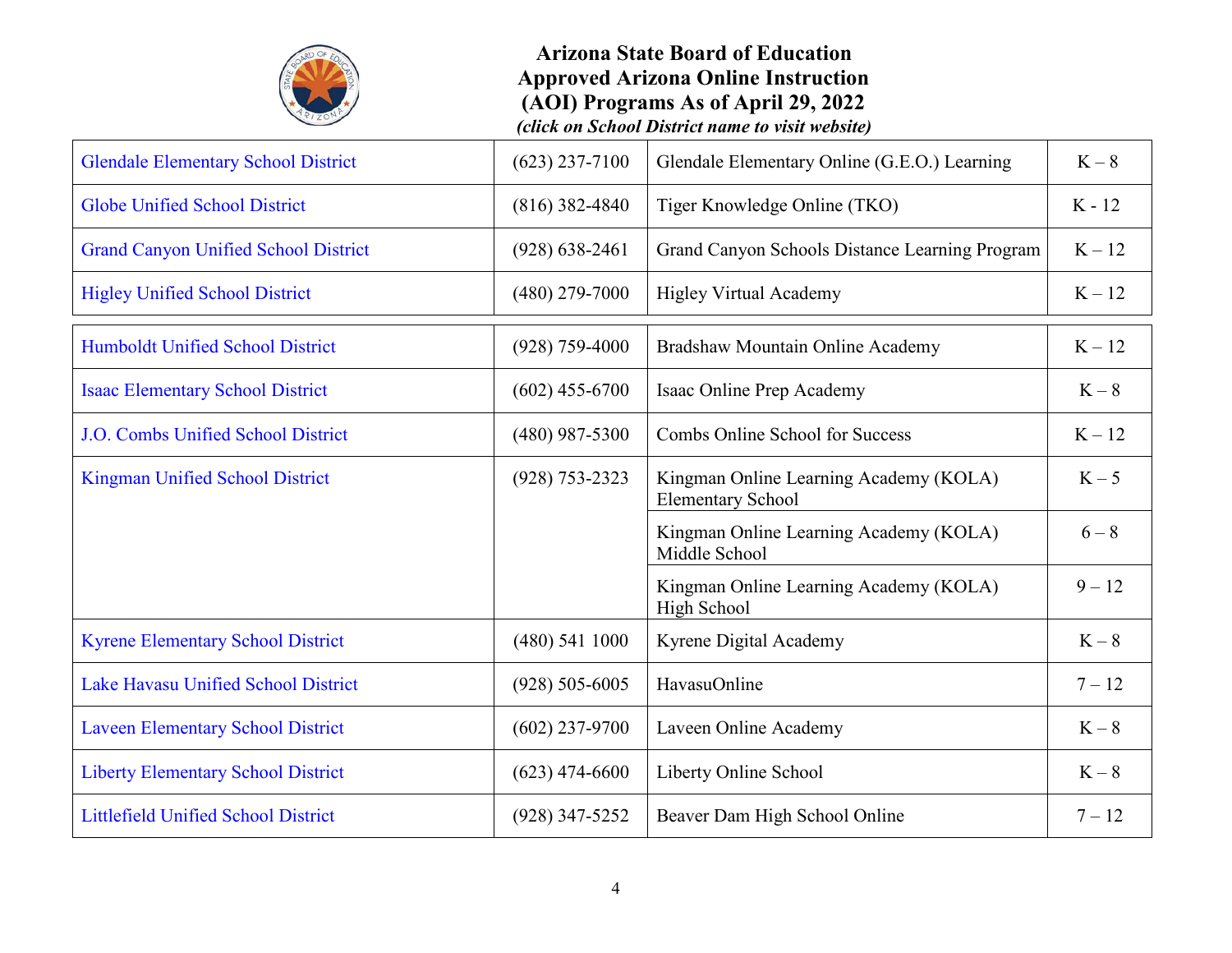

| <b>Littleton Elementary School District</b>  | $(623)$ 478-5600   | <b>LESD Online Academy</b>             | $K-8$    |
|----------------------------------------------|--------------------|----------------------------------------|----------|
| <b>Litchfield Elementary School District</b> | $(623)$ 535-6000   | Litchfield Digital Learning Academy    | $K-8$    |
| <b>Madison Elementary School District</b>    | $(602) 664 - 7900$ | Madison Virtual Academy                | $K-8$    |
| <b>Marana Unified School District</b>        | $(520)$ 352-7012   | Marana Distance Learning Program       | $K - 12$ |
| Maricopa Regional School District            | $(602)$ 542-4700   | <b>Continued Hope</b>                  | $K - 12$ |
| Maricopa Unified School District             | $(520) 568 - 8100$ | Maricopa Virtual Academy               | $6 - 12$ |
| Maricopa Unified School District             | $(520) 568 - 8100$ | Maricopa Virtual Junior                | $K-5$    |
| <b>Mayer Unified School District</b>         | $(928) 642 - 1005$ | Mayer Distance Learning Academy        | $7 - 12$ |
| <b>Mesa Public Schools</b>                   | $(480)$ 472-0000   | Mesa Distance                          | $K - 12$ |
| Miami Unified School District                | $(928)$ 425-3271   | Miami Virtual Program                  | $K - 12$ |
| <b>Mingus Union High School District</b>     | $(928) 634 - 8640$ | Mingus Online Academy                  | $9 - 12$ |
| <b>Mohave Valley School District</b>         | $(928) 768 - 3986$ | Mohave Valley Connections Academy      | $K-8$    |
| <b>Mountain Institute JTED</b>               | $(928) 771 - 0791$ | Mountain Institute JTED                | $9 - 12$ |
| <b>Nadaburg Unified School District</b>      | $(623)$ 388-2100   | Nadaburg Online Virtual Academy (NOVA) | $7 - 12$ |
| <b>Nogales Unified School District</b>       | $(520)$ 397-7452   | NUSD Online                            | $K - 12$ |
| <b>Osborn Elementary School District</b>     | $(602)$ 707-2000   | Osborn Community iSchool (OCiS)        | $K-8$    |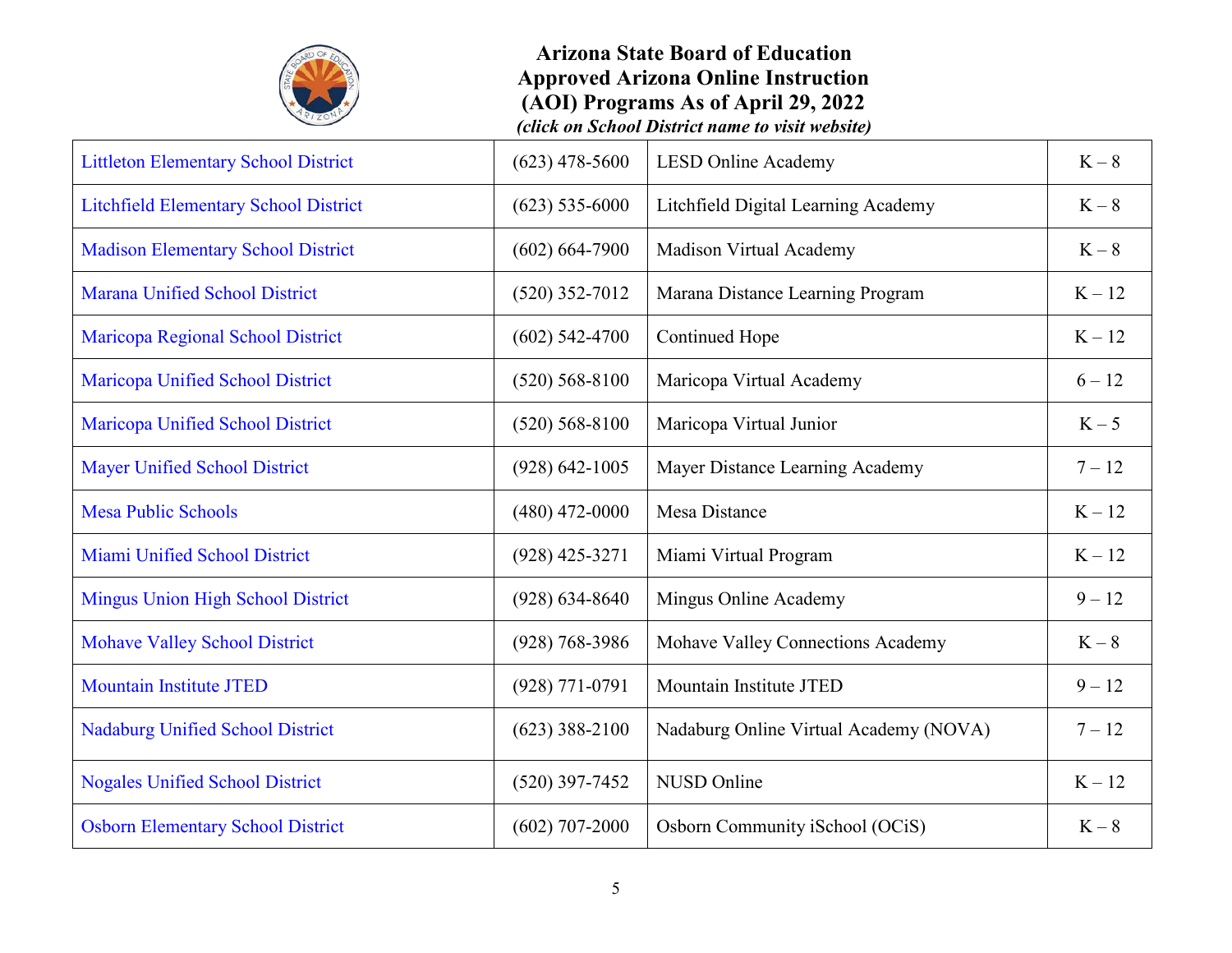

| Page Unified School District                   | $(928) 608 - 4100$                   | Sage and Sand Virtual Academy                                | $K-12$   |
|------------------------------------------------|--------------------------------------|--------------------------------------------------------------|----------|
| Paradise Valley Unified School District        | $(602)$ 449-2450<br>$(602)$ 449-2097 | pvONLINE School                                              | $K - 12$ |
| <b>Payson Unified School District</b>          | $(928)$ 472-2067                     | Payson Center for Success - Online                           | $K - 12$ |
| <b>Peach Springs Unified School District</b>   | $(928) 769 - 2202$                   | Music Mountain Academy                                       | $9 - 12$ |
| <b>Peoria Unified School District</b>          | $(623)$ 486-6000                     | Peoria eCampus Virtual School                                | $K - 12$ |
| Phoenix Elementary School District             | $(602)$ 257-3755                     | Phoenix #1 iAcademy                                          | $K-8$    |
| Phoenix Union High School District             | $(602)$ 764-1100                     | <b>PUSHD Distance-Learning School</b>                        | $9 - 12$ |
| <b>Pima County JTED</b>                        | $(520)$ 352-5833                     | Pima County JTED                                             | $9 - 12$ |
| <b>Pinon Unified School District</b>           | $(928)$ 725-3450                     | Pinon Eagles Online Academy                                  | $K - 12$ |
| Queen Creek Unified School District            | (480) 987-5965                       | Queen Creek Virtual Academy                                  | $K - 12$ |
| <b>Ray Unified School District</b>             | $(520)$ 363-5515                     | Ray Online Academy                                           | $K - 12$ |
| <b>Riverside Elementary School District</b>    | $(602)$ 477-8900                     | Riverside Elementary School District (RESD)<br>Online School | $K-8$    |
| <b>Roosevelt Elementary School District</b>    | $(602)$ 243-4800                     | iAmRSD Online Academy                                        | $K-8$    |
| <b>Round Valley Unified School District</b>    | $(928)$ 333-6891                     | Round Valley AOI                                             | $K - 12$ |
| <b>Saddle Mountain Unified School District</b> | $(623)$ 474-5115                     | Saddle Mountain Online Academy                               | $K-12$   |
| <b>Safford Unified School District</b>         | $(928)$ 348-7000                     | Henry Dunkerson Pathways Academy                             | $9 - 12$ |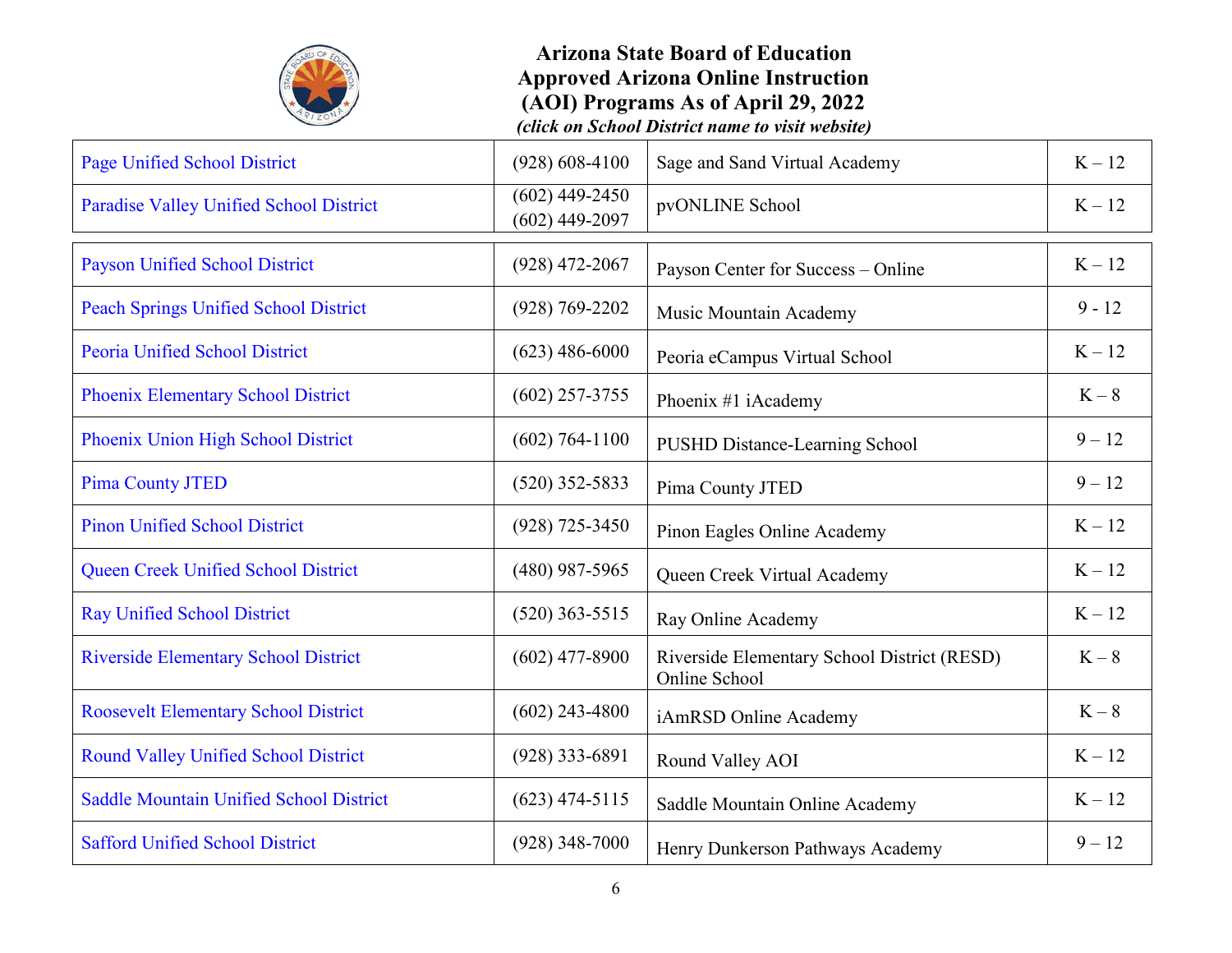

# **Arizona State Board of Education Approved Arizona Online Instruction (AOI) Programs As of April 29, 2022**

*(click on School District name to visit website)*

| Sahuarita Unified School District                                | $(520)$ 625-3502   |                                               | $K-12$               |
|------------------------------------------------------------------|--------------------|-----------------------------------------------|----------------------|
|                                                                  | x1806 or x1015     | Sahuarita Distance Learning Program           |                      |
| San Carlos Unified School District                               | $(928)$ 475-2315   | Shilgozhoo Academy                            | $K-12$               |
| <b>Sanders Unified School District</b>                           | $(928) 688 - 4746$ | Łichíi' Deezh'áhí Learning Academy            | $K - 12$             |
| Santa Cruz Valley Union High School District                     | $(520)$ 281-8282   | Arizona World School SCVUHSD AOI Program      | $9 - 12$<br>$9 - 12$ |
| Santa Cruz Valley Unified School District                        | $(520)$ 375-8700   | Santa Cruz Valley Digital<br>Learning Program | $\overline{K-12}$    |
| <b>Scottsdale Unified School District</b>                        | $(480)$ 484-7909   | Scottsdale Online Learning                    | $K - 12$             |
| Sedona-Oak Creek Joint Unified School District                   | $(928)$ 204-6800   | Red Rock Academy                              | $K - 12$             |
| <b>Show Low Unified School District</b>                          | $(928) 537 - 6200$ | WMI Online                                    | $K - 12$             |
| <b>Sierra Vista Unified School District</b>                      | $(520)$ 515-2701   | <b>SVUSD AOI</b>                              | $K - 12$             |
| <b>Somerton School District</b>                                  | $(928)$ 341-6000   | Somerton Virtual Learning Institute           | $K-8$                |
| <b>Southwest Technical Education District of Yuma</b><br>(STEDY) | $(928)$ 366-5884   | <b>STEDY On-Line</b>                          | $9 - 12$             |
| <b>Sunnyside Unified School District</b>                         | $(520)$ 545-2016   | Sunnyside Online Success Academy (OSA)        | $9 - 12$             |
| <b>Sunnyside Unified School District</b>                         | $(520)$ 545-2016   | Sunnyside Online Success Academy (OSA) K-8    | $K-8$                |
|                                                                  |                    |                                               |                      |
| <b>Tempe Elementary School District</b>                          | $(480)$ 730-7100   | Tempe Elementary Online Academy               | $K-8$                |